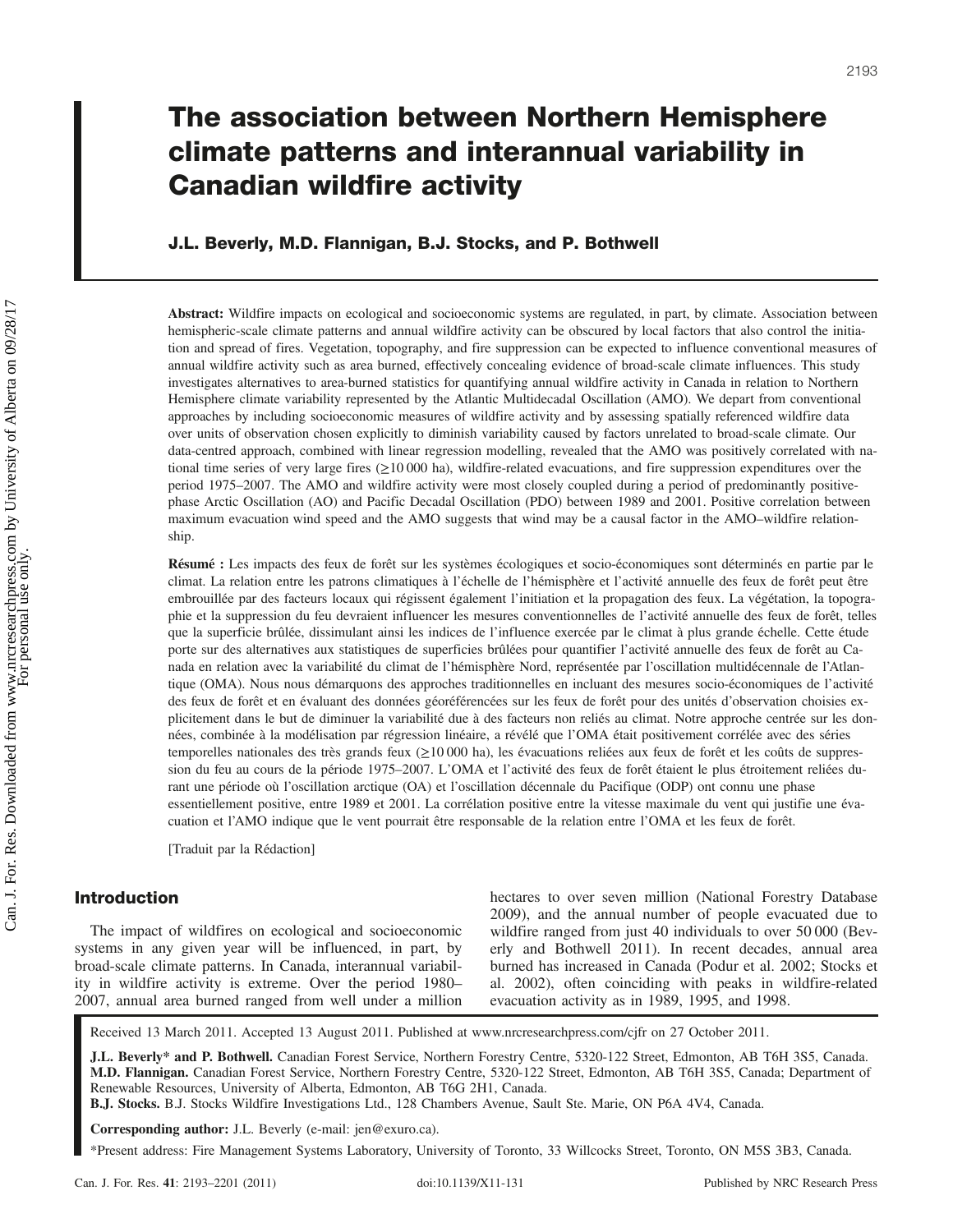Harrington 1986; Johnson and Wowchuk 1993; Skinner et al. 1999, 2002). These circulation patterns, and resulting wildfire activity, have been linked to broad-scale climate teleconnections related to atmosphere–ocean interactions (Skinner et al. 1999, 2002, 2006; Girardin et al. 2006; Macias Fauria and Johnson 2006, 2008; Meyn et al. 2009; Wang et al. 2010).

The strength of association between broad-scale climate patterns and annual wildfire activity, typically represented by area-burned statistics, is often weak due to a variety of other factors that also control the initiation and spread of fires. Fire occurrence and fire size will be influenced by a wide variety of local phenomena such as storm track and lightning-strike position, recent and instantaneous weather conditions, microscale variations in forest fuel arrangement, composition, and moisture content, and the composition and structure of landscape features that can either constrain or support fire spread, including topography, prior disturbance activity, and patch structure and composition, as well as human land-use activities. In crown fire ecosystems that characterize Canada's boreal forest, it is possible for large and intense standreplacing fires to reach extremely large sizes  $(\sim 10^6$  ha). If these fires are detected and suppressed while small, substantially large areas may be circumvented from the annual area-burned record. By influencing the size of individual fires, factors other than weather can effectively obscure the contribution of broad-scale climate towards the area-burned record.

This study investigates alternatives to area-burned statistics for quantifying annual wildfire activity in Canada in relation to Northern Hemisphere climate variability. Our objective is to decouple the influence of climate and local factors on wildfire activity. We depart from conventional approaches by including socioeconomic measures of wildfire activity and by aggregating spatially referenced wildfire data over units of observation chosen to diminish variability caused by factors unrelated to climate. Because our approach emphasizes informed decisions about data types and observational units as a means of addressing data limitations and revealing underlying patterns, we refer to it as data-centred.

We used the Atlantic Multidecadal Oscillation (AMO) index to represent broad-scale climate patterns in our analysis. We considered the AMO an ideal candidate for investigation because its influence on interannual variability in Canadian wildfire activity was previously unconfirmed but highly plausible. The AMO is a mode of Northerm Hemisphere climate variability (Kerr 2000) that has been increasing steadily during recent decades of increased Canadian wildfire activity. The AMO is the first-rotated empirical orthogonal function (EOF) of global sea surface temperatures (SST) from which interseasonal El Niño – Southern Oscillation (ENSO) and local trends have been removed (Enfield and Mestas-Nuñez 1999; Mestas-Nuñez and Enfield 1999). It is a long time scale oceanic phenomenon with a  $\sim$ 70-year period and is confined mainly to the North Atlantic Ocean but can have global effects. This Atlantic Ocean – atmosphere long-term variability may provide information about summer moisture patterns and wildfire activity in Canada.

The AMO has been linked to drought patterns in Canada and the United States (Shabbar and Skinner 2004; McCabe et al. 2004) and rainfall and river flows in the United States (Enfield et al. 2001). There is strong evidence that the AMO has played an important role in modulating summer climate conditions in North America during the 20th century (Sutton and Hodson 2005). Wildfire occurrence and synchrony in western North America is influenced by warm (positive) phases of the AMO (Brown 2006; Sibold and Veblen 2006; Collins et al. 2006; Kitzberger et al. 2007; Schoennagel et al. 2007), and the AMO has been identified as an influential variable in understanding temporal patterns of forest fire weather in Canada (Skinner et al. 2006).

Despite general indications that the AMO may be an important factor for understanding wildfire activity in Canada, the AMO was found to be unrelated to the regional fire regime when assessed over a relatively small spatial scale (e.g, Le Goff et al. 2007). Recent investigations of the impact of large-scale climatic patterns on Canadian large fire occurrence do not consider the AMO as a likely explanatory variable (e.g., Macias Fauria and Johnson 2006). The Pacific Decadal Oscillation (PDO) and Arctic Oscillation (AO) are more commonly considered climate indices of relevance to fire occurrence and area burned in Canada (e.g., Macias Fauria and Johnson 2006, 2008; Meyn et al. 2009; Wang et al. 2010).

We assess the relationship between the AMO index and four time series of wildfire activity compiled from three independent national datasets that describe ecological and socioeconomic characteristics of wildfire activity in Canada, namely, wildfire evacuation activity, fire suppression expenditures, and occurrence of very large fires. If a relationship between interannual wildfire activity and the AMO can be demonstrated, our approach may provide insight for future studies of broad-scale climate influences on ecological and socioeconomic systems.

### Data

Time series describing annual wildfire activity in Canada were compiled from existing datasets that documented historical large fires, wildfire evacuations, and fire suppression expenditures. We limited our time series to recent decades in an effort to control for declining completeness of records expected for periods further in the past. Annual fire suppression expenditures for the period 1980–2000 were obtained from the National Forestry Database Program, maintained by Natural Resources Canada. Fire expenditures for the 2001–2007 period were compiled by B.J. Stocks (under contract to the Canadian Forest Service) through personal correspondence with provincial and territorial fire management agencies. Expenditure values were converted to 2007 dollars using the Consumer Price Index.

Time series of very large fires were compiled from the Canadian Large Fire Database (Stocks et al. 2002), which includes fires greater than 200 ha that occurred in Canada between 1959 and 1999. The large fire data are from provincial and territorial fire reports, which are considered incomplete during the early reporting period and across low-priority areas (e.g., Podur et al. 2002); we therefore limited our analysis to areas under intense fire protection by excluding large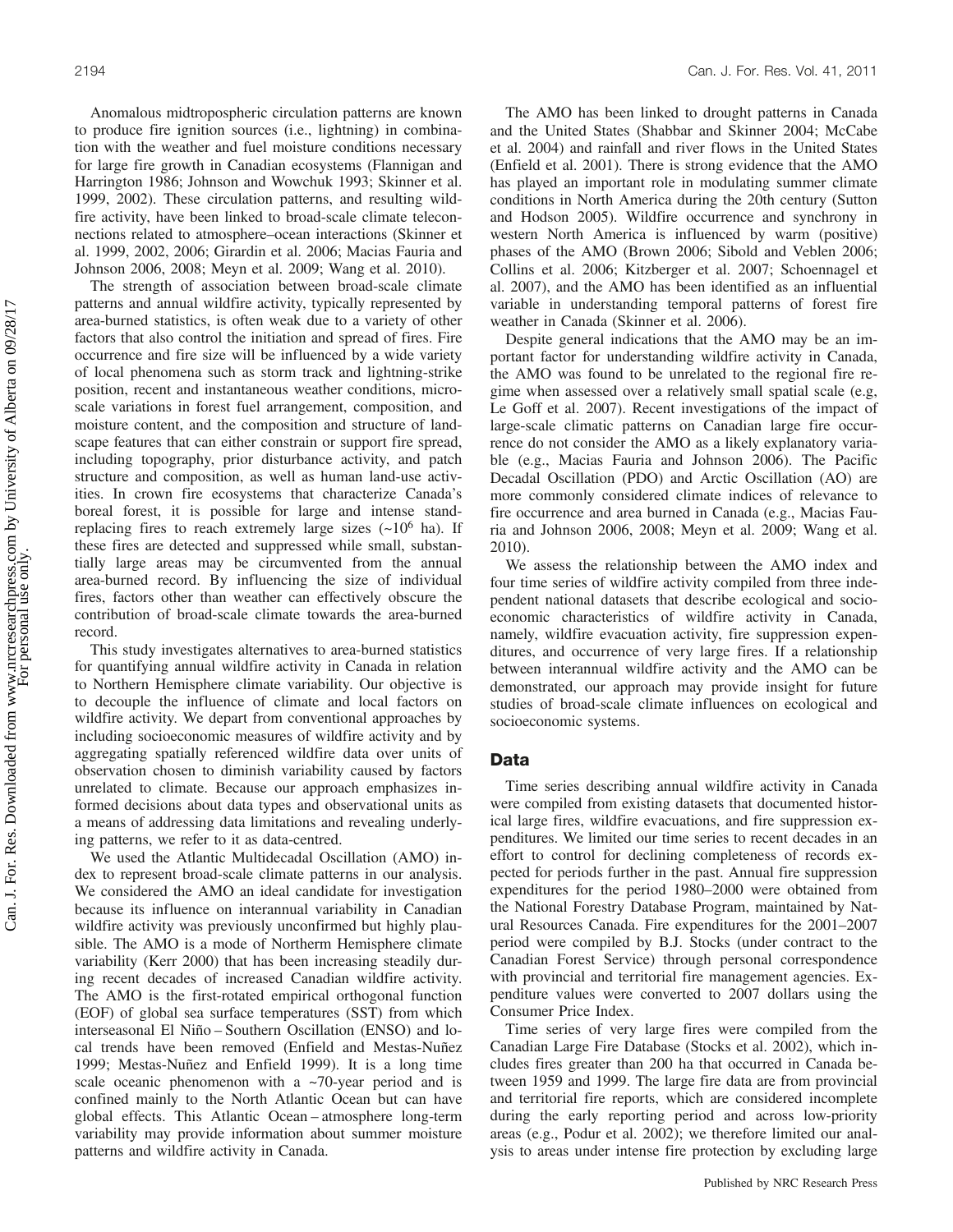Fig. 1. Wildfire activity in Canada. (a) Very large lightning-caused fires  $(\geq 10000$  ha) (1975–1999). Black dots denote fires subjected to suppression. (b) Wildfire evacuation events (1980–2007).



fires that lacked documented suppression action and did not include data prior to 1975. Because annual numbers of large fires and the total area that they burn are influenced by factors that operate independently of large-scale climate processes, we limited our analysis to lightning-caused fires and only included fires that burned very large areas  $(\geq 10\ 000\$ ha). In total, 328 fires were included in the analysis (Fig. 1a). To diminish spatial and temporal variability caused by fine-scale mechanisms, we used a nominal scale (presence or absence) to summarize very large fires in a given year over broad spatial areas. We utilized latitudinal and longitudinal divisions as an arbitrary means of defining boundaries of observational units within which spatially referenced wildfire data were aggregated. Boundaries of administrative and ecological zones, which are frequently used in studies of ecological fire processes, were not considered relevant to hemispheric-scale phenomena represented by the AMO.

Three units of observation were defined:  $1^{\circ}$  latitude  $\times 1^{\circ}$  longitudinal blocks, 1° longitudinal belts, and 1° latitudinal belts. Corresponding time series contained the number of units affected by at least one very large fire during the year.

A recently completed database documenting 547 wildfire evacuation events in Canada (Beverly and Bothwell 2011) was used to describe annual evacuation activity over the period 1980–2007 (Fig. 1b). These data are based primarily on media reports of evacuations, supplemented by official records from government agencies. Numbers of events were influenced by reporting conventions that sometimes involved aggregating multiple evacuations across a range of spatial scales, and annual evacuee numbers were heavily influenced by spatial variation in underlying population distribution. We therefore summarized the presence or absence of wildfire evacuation events in a given year over broad spatial areas, as was done for very large fire activity, to diminish variability in the data caused by factors unrelated to broad-scale climate interactions.

Wind speed data associated with evacuations were available for 67% of the 547 evacuation events and presented a unique opportunity to investigate potential physical mechanisms associated with broad-scale fire–climate relationships. Daily noon (local standard time) 10-m wind speed from weather station observations in the fire weather archive of the Canadian Forest Service were interpolated to each evacuation event. The wind speed value assigned to each evacuation event was the maximum daily value observed during a window that included the day of the evacuation and 5 days prior to it. Antecedent fire weather conditions were included because evacuation decisions were expected to be influenced by fire behaviour in the days leading up to the evacuation. Our evacuation wind speed time series contained the annual maximum evacuation wind speed observed in Canada for the period 1980 to 2003, during which continuous records were available.

We used the unsmoothed AMO detrended from the Kaplan SST V2 obtained from the National Oceanic and Atmospheric Administration (NOAA). Three AMO time series were computed as averages of monthly values for spring– summer (March to August), summer (May to August), and summer–fall (May to November). Averaging climate indices over seasonal periods is a common approach for assessing the influence of broad-scale climate patterns on ecological processes (e.g., Collins et al. 2006; Zhang and Delworth 2006).

### Methods

Plots of the AMO and wildfire time series were used to explore possible relationships between these variables. Regression analysis was conducted using the statistical package SAS (version 9.1, SAS Institute Inc., Cary, North Carolina). We chose regression modelling because we expected our data-centred approach to expose relationships without the need for advanced statistical techniques. Regression modelling was also favoured because it is widely understood and results are easily interpreted and communicated.

Because regression models can produce significant results between time series that contain a trend but are otherwise random, detrending was used prior to analysis to remove any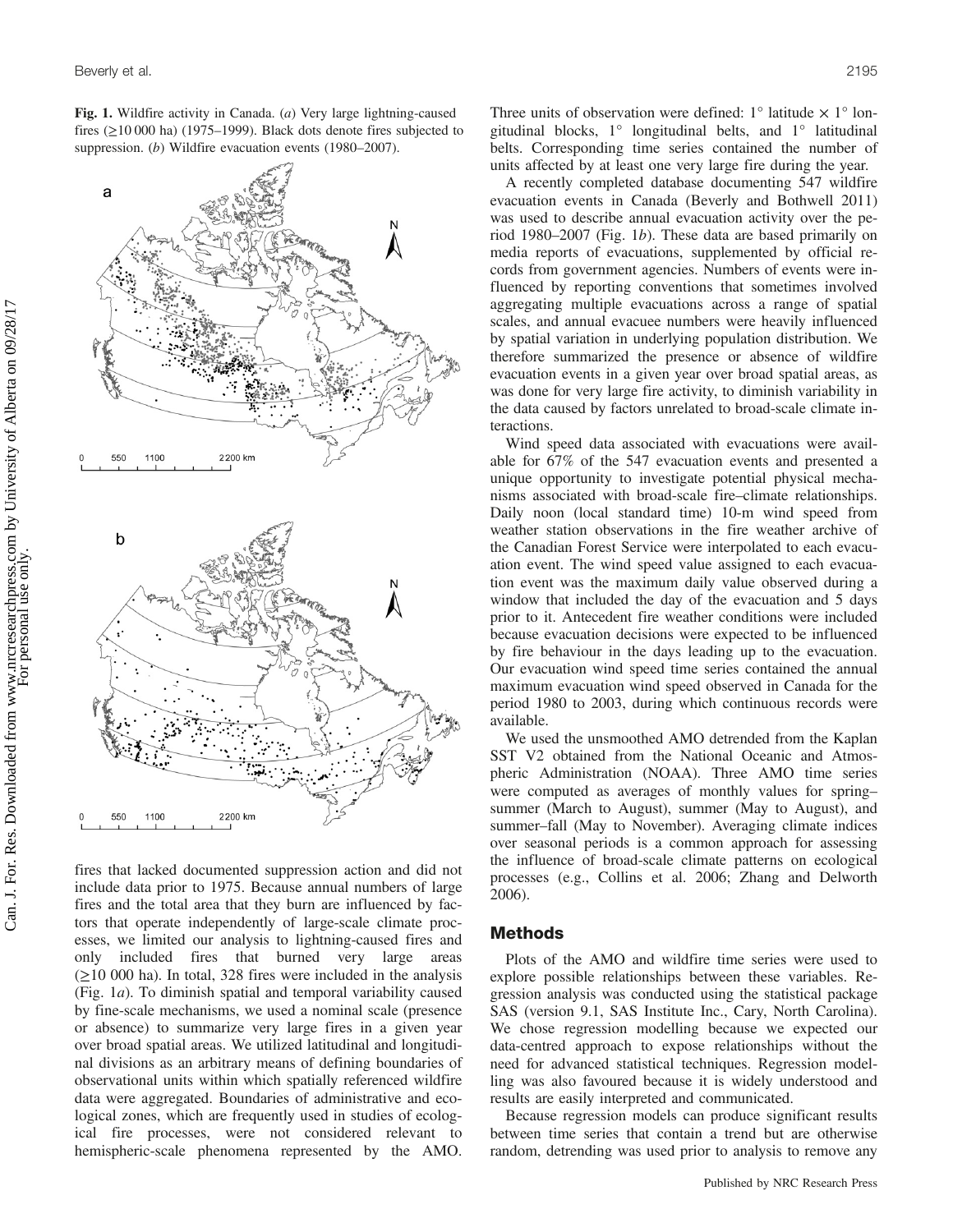Can. J. For. Res. Downloaded from www.nrcresearchpress.com by University of Alberta on 09/28/17 For personal use only.

Can. J. For. Res. Downloaded from www.nrcresearchpress.com by University of Alberta on 09/28/17

 $0.6$ 

Fig. 2. Summer–fall Atlantic Multidecadal Oscillation (AMO) (shaded lines) and wildfire activity (black lines). (a) Wildfire evacuation activity (number of 1° latitudinal belts per year that experienced evacuations), 1980–2007. (b) Suppression expenditures, 1980–2007. (c) Very large fire activity (number of 1° latitudinal belts with at least one wildfire  $\geq 10000$  ha), 1975–1999. (d) Maximum wind speed observed in association with evacuation events, 1980–2007.

trends in the data and avoid spurious correlations. First differencing is a common approach for inducing stationarity in time series data (Chatfield 2004) and involves subtracting from each observation the value for one year earlier. When the predictand did not have a time trend, we detrended the independent variable by estimating the trend with simple linear regression and subtracting it from the data. Correlograms and the Dickey–Fuller unit root test were used to assess stationarity following detrending. Normality of the predictand was verified with qantile–quantile (QQ) plots and the Shapiro–Wilk test.

Regression of time series data usually results in residuals that are correlated over time, thereby violating model assumptions. Independence of the regression error terms was investigated with a Durbin–Watson test for autoregressive structures. When serial autocorrelation was not present, an ordinary least square (OLS) model was estimated, otherwise PROC AUTOREG was used to estimate an autoregressive error model to adjust for serial autocorrelation in the time series based on an assumption of autoregressive structures up to two terms (Brockwell and Davis 2002). PROC AUTOREG augments the regression model with an autoregressive model for the random error. The mathematical expression for this model is

$$
[1] \qquad Y_t = \alpha + \beta \chi_t + v_t
$$

$$
[2] \qquad v_t = -\phi_1 v_{t-1} - \phi_2 v_{t-2} + \varepsilon_t
$$

where  $Y_t$  is the response in wildfire activity,  $\alpha$  is the intercept,  $\chi_t$  is the AMO index,  $\phi_1$  and  $\phi_2$  are the autoregressive error model parameters,  $v_{t-1}$  and  $v_{t-2}$  are the autoregressive error terms, and  $\varepsilon_t$  is the estimated error variance, a normal random variable with a mean of 0 and a variance of  $\sigma^2$ . We used backward selection to eliminate insignificant autoregressive terms ( $p > 0.10$ ) from the model.

#### Estimation and results

Plots of wildfire activity time series and the AMO averaged over the summer–fall months (May–November) suggest strong associations between Canadian wildfire activity and broad-scale Northern Hemisphere climate patterns, with particularly close coupling between 1989 and 2001 (Fig. 2). All wildfire and AMO time series had significant trends over time, with the exception of maximum evacuation wind speed (1980–2003) and very large fire activity (1975–1999). For models developed with these variables, we used detrended AMO time series. For all other models, we took the first difference of both wildfire and AMO time series to induce stationarity. Following detrending, stationarity of both dependent and independent variables was assessed with correlograms and the Dickey–Fuller unit root test. No problems were found.

Models were selected for each wildfire activity time series based on the strongest correlation with an AMO time series, averaged over spring–summer, summer, or summer–fall months. For models of very large fire and evacuation activity,



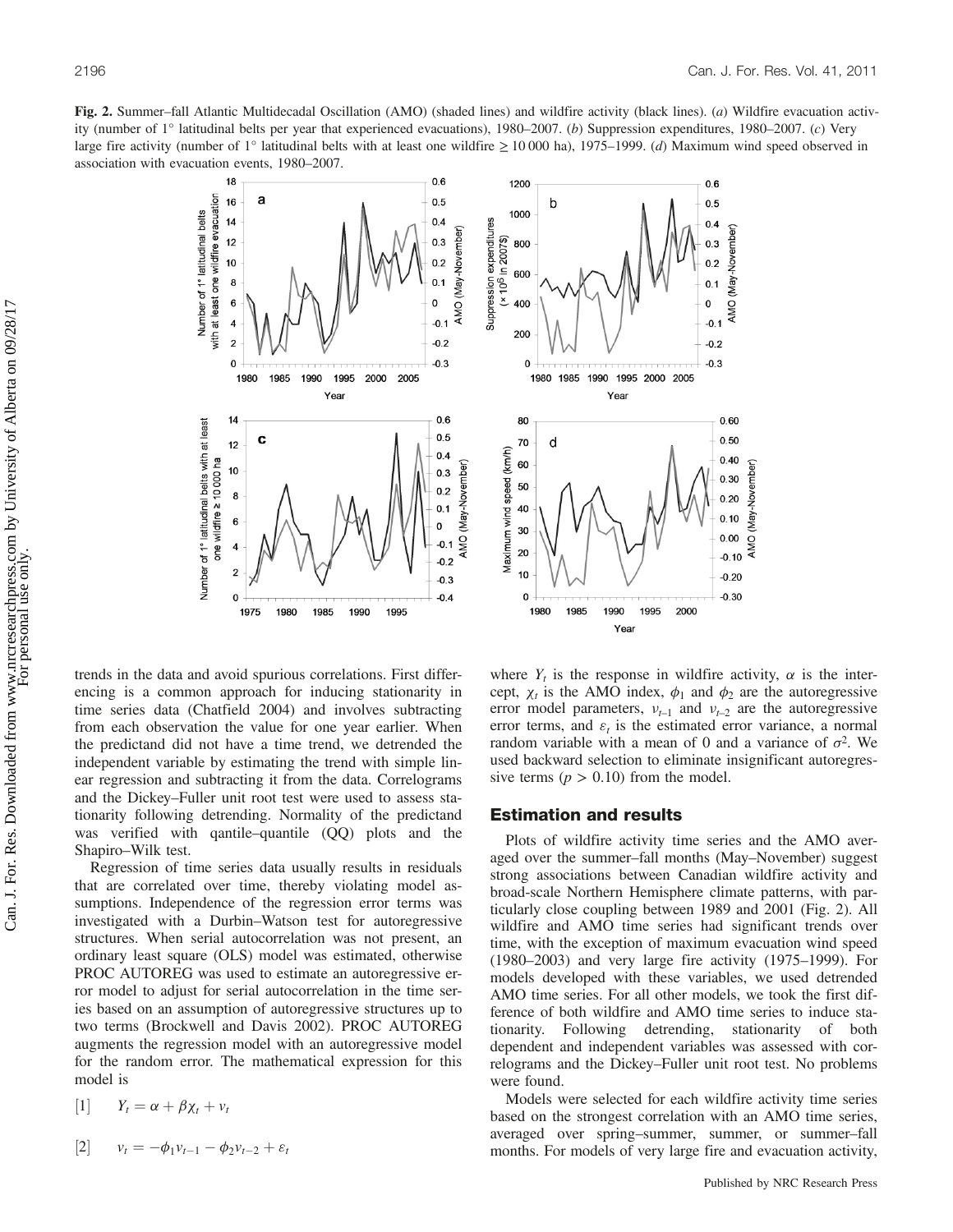the spatial unit of observation that produced the strongest correlation with the AMO was chosen. The AMO was positively correlated with all variables used to describe annual wildfire activity (Table 1). For all four estimated regression models, correlograms of residuals revealed no significant autocorrelations, indicating that the series did not contain any dependence or nonrandomness that could be further modeled. Assumptions of linearity, normally distributed errors, homoescedaticity, and independence were diagnosed and were found to hold.

Fifty-five percent of the variance in interannual wildfire evacuation activity, measured as the number of 1° latitudinal belts affected per year in Canada (1980–2007), is attributable to the AMO averaged over the summer months (Fig. 3a). A substantial proportion (51%) of the variance in interannual fire suppression expenditures (1980–2007) is attributable to the AMO averaged over the spring–summer months (March to August) (Fig. 3b). In comparison, relatively smaller proportions of the variance in interannnual very large fire activity (38%) and maximum wind speeds associated with evacuation events (35%) were attributable to the AMO (Figs. 3c, 3d).

Annual very large fire and evacuation activity were most strongly associated with the AMO when the presence or absence of events were summarized across 1° latitudinal belts. The use of latitudinal belts and a nominal scale for describing spatially referenced wildfire activity captured the broad north–south distribution of events, while eliminating the influence of clusters, as illustrated by evacuation event maps for the years 1989, 1990, and 1998 (Fig. 4). Evacuation activity in 1989 and 1990 affected similar numbers of 1° latitudinal belts (8 and 7), but these two years had very different numbers of evacuation events (50 and 12). In comparison, 1989 and 1998 had similar numbers of events (50 and 48) but very different numbers of 1° latitudinal belts with evacuation activity (8 and 16).

## **Discussion**

Variations in rainfall activity during positive and negative AMO phases and long-term drought conditions associated with warm (positive) phases of the AMO have been identified as a controlling mechanism on wildfire activity in some North American ecosystems (Brown 2006; Sibold and Veblen 2006; Collins et al. 2006; Kitzberger et al. 2007; Schoennagel et al. 2007). Though it is reasonable to expect an association between the AMO and wildfire activity in Canada, the close interannual variation between the AMO and all wildfire time series examined in this study is surprising and suggests that these measures of wildfire activity are particularly receptive to the underlying mechanisms that link the AMO and fire.

Wildfire-related evacuations are relatively infrequent in Canada. Persistent weather factors documented in association with these events include extended drought, hot temperatures, and extreme winds (Beverly and Bothwell 2011). Prior studies have linked the AMO to summer drought patterns in North America, but our finding of a strong positive association between the AMO and evacuation wind speeds suggests an additional underlying mechanisms by which the AMO may influence wildfire activity across Canada.

|                                                        | $\frac{1}{2}$ |
|--------------------------------------------------------|---------------|
| min Canada and the Atlantic Madical Co-201-21-22 (AAC) |               |
|                                                        |               |
| mildfina oo<br>J                                       |               |
|                                                        |               |
|                                                        |               |

|           |    |                                                                                                 |                                                                                                                                         |       | Regression parameters |   |       |       |                                          |
|-----------|----|-------------------------------------------------------------------------------------------------|-----------------------------------------------------------------------------------------------------------------------------------------|-------|-----------------------|---|-------|-------|------------------------------------------|
|           |    | Time period $n$ Wildfire activity time series $(Y)$                                             | AMO time series $(\chi)$                                                                                                                |       |                       |   |       |       |                                          |
| 1980-2007 |    | $\Delta$ no. of 1° latitudinal belts affected<br>by at least one evacuation                     | AMO (May-August)                                                                                                                        | 0.029 | $11.329$ 0.371        |   | 0.563 | 5.235 | 0.551 (0.717), AR2                       |
| 1980-2003 |    | Maximum observed evacuation wind<br>speed (km/h)                                                | Detrended AMO (March-August) 39.425                                                                                                     |       | 47.003                |   |       |       | 0.345, OLS                               |
| 1980-2007 | 27 | $\Delta$ fire suppression expenditures<br>$(x 10^3 \text{ in } 2007\text{$ })                   | AMO (March-August)                                                                                                                      | 1941  | 663231                | I | 0.614 |       | $1.76 \times 10^{10}$ 0.505 (0.623), AR2 |
| 1975–1999 |    | No. of 1° latitudinal belts with at<br>least one wildfire $\geq 10000$ ha                       | Detrended AMO (May-August)                                                                                                              | 4.960 | 10.275                | I |       |       | 0.376, OLS                               |
|           |    | <b>Note:</b> AMO. Atlantic Multidecadal Oscillation: $\beta$ , $\phi_1$ , and $\phi_2$ , values | are significant at the 99% confidence level unless shown in bold, which indicates 95% confidence level. A, first difference of the time |       |                       |   |       |       |                                          |

**Note:** ANO, Auante Muntecadat Oscination;  $p$ ,  $\varphi$ <sub>1</sub>, and  $\varphi$ <sub>2</sub> vates are sigmineant at the 99% confuence fevel inless snown in poid, which muteats 90% confuence fevel. 2, mst difference of the time<br>series. Detrend  $R<sup>2</sup>$  values are regression-model  $\Delta$ , first difference of the time Note: AMO, Atlantic Multidecadal Oscillation;  $\beta$ ,  $\phi_1$ , and  $\phi_2$  values are significant at the 99% confidence level unless shown in bold, which indicates 95% confidence level. series. Detrended time series based on removal of linear time trend. OLS, ordinary least squares regression; AR1 and AR2, first- and second-order autoregressive error models.  $R<sup>2</sup>$  shown in parentheses for autoregressive error models.  $R<sup>2</sup>$ , with total model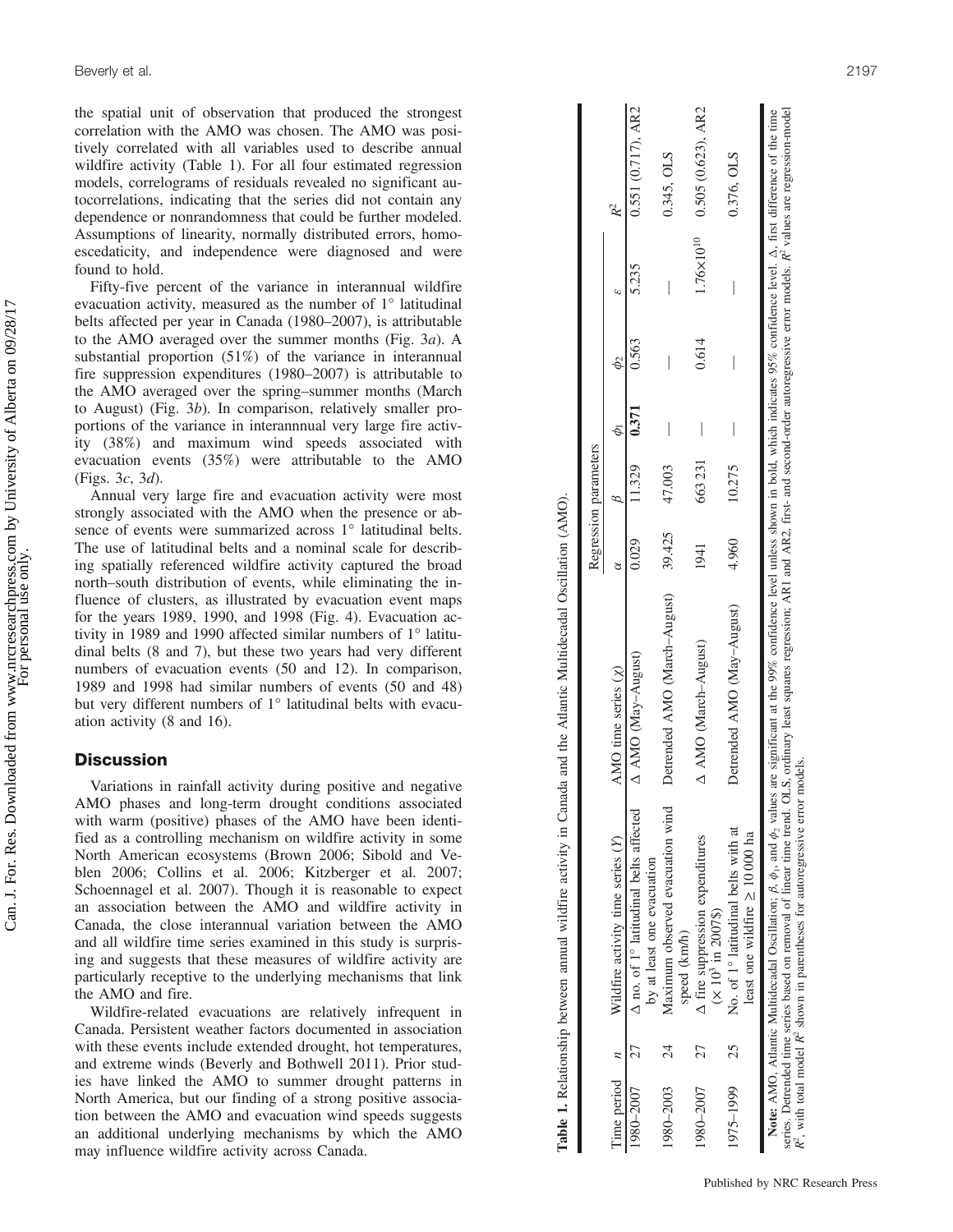Fig. 3. Interannual variability in wildfire evacuation activity (black lines) and Atlantic Multidecadal Oscillation (AMO) (shaded lines). (a) First-differenced time series of wildfire evacuation activity (number of 1° latitudinal belts per year that experienced evacuations) (black line) and AMO (May–August) (shaded line). (b) First-differenced time series of suppression expenditures (black line) and AMO (May–November) (shaded line). (c) Very large fire activity (number of 1° latitudinal belts with at least one wildfire  $\geq 10000$  ha) (black line) and detrended AMO (May–August) (shaded line). (d) Maximum wind speed observed in association with evacuations (black line) and detrended AMO (March–August) (shaded line).



Our finding of a positive correlation between the AMO and surface wind speeds is consistent with an increased surface pressure gradient expected during AMO-positive years (cf. Sutton and Hodson 2005). The strong synchrony between the AMO and wildfire activity between 1989 and 2001 may also point to wind as an important factor. This period coincides with a predominantly positive-phase AO, and previous work has shown a positive relationship between the AO and near-surface wind speeds at locations in North America, a result that is believed to reflect enhanced westerly flow in midto high latitudes when the AO is positive (Klink 2007).

Extreme and unpredictable surface wind conditions can produce volatile and uncertain fire behaviour. These conditions are not a prerequisite for large fire growth, but when they do occur, they increase the likelihood that fires will escape suppression action and obtain very large sizes. Riskaverse decision-making under this irreducible uncertainty would typically involve increasing resources to ensure early fire detection, fast response times, and sufficient suppression effort. Wildfire threats to public safety and property will prompt community evacuations and increases in fire suppression efforts. All of these factors can be expected to increase expenditures and may also prompt costly resource and personnel movements within and between Canadian jurisdictions.

An understanding of the mechanisms that control interannual variability in wildfire activity, which structures forest landscapes in Canada, has fundamental ecological importance. There are also practical implications for fire management agencies in Canada. These organizations are challenged to develop strategic plans suitable for uncertain future conditions, justify extreme changes in annual expenditures from year to year, and use widely varying annual outcomes to assess the performance of largely static fire management programs that aim to minimize negative wildfire impacts. Our findings suggest that interannual variation in fire suppression expenditures in Canada in recent decades has been heavily influenced by patterns of Northern Hemisphere circulation.

Year

We have shown a close association between the AMO and interannual variations in wildfire activity in Canada during recent decades (1975–2007). This relatively short time period coincides with a time of increasingly frequent large fire years in Canada (Podur et al. 2002; Stocks et al. 2002), a steadily increasing AMO shifting from negative to positive, and a positive-phase PDO. The AMO and wildfire activity were most closely coupled during a period of predominantly positive-phase AO and PDO between 1989 and 2001, during which time the AMO was in both negative and positive phases. We do not know the degree to which this particular combination of AMO, PDO, and AO conditions influenced our results. A positive-phase PDO and increasing AMO also occurred between approximately 1910 and 1940, which was another active period in the Canadian area-burned record (Van Wagner 1987). In contrast, the PDO shifted to a nega-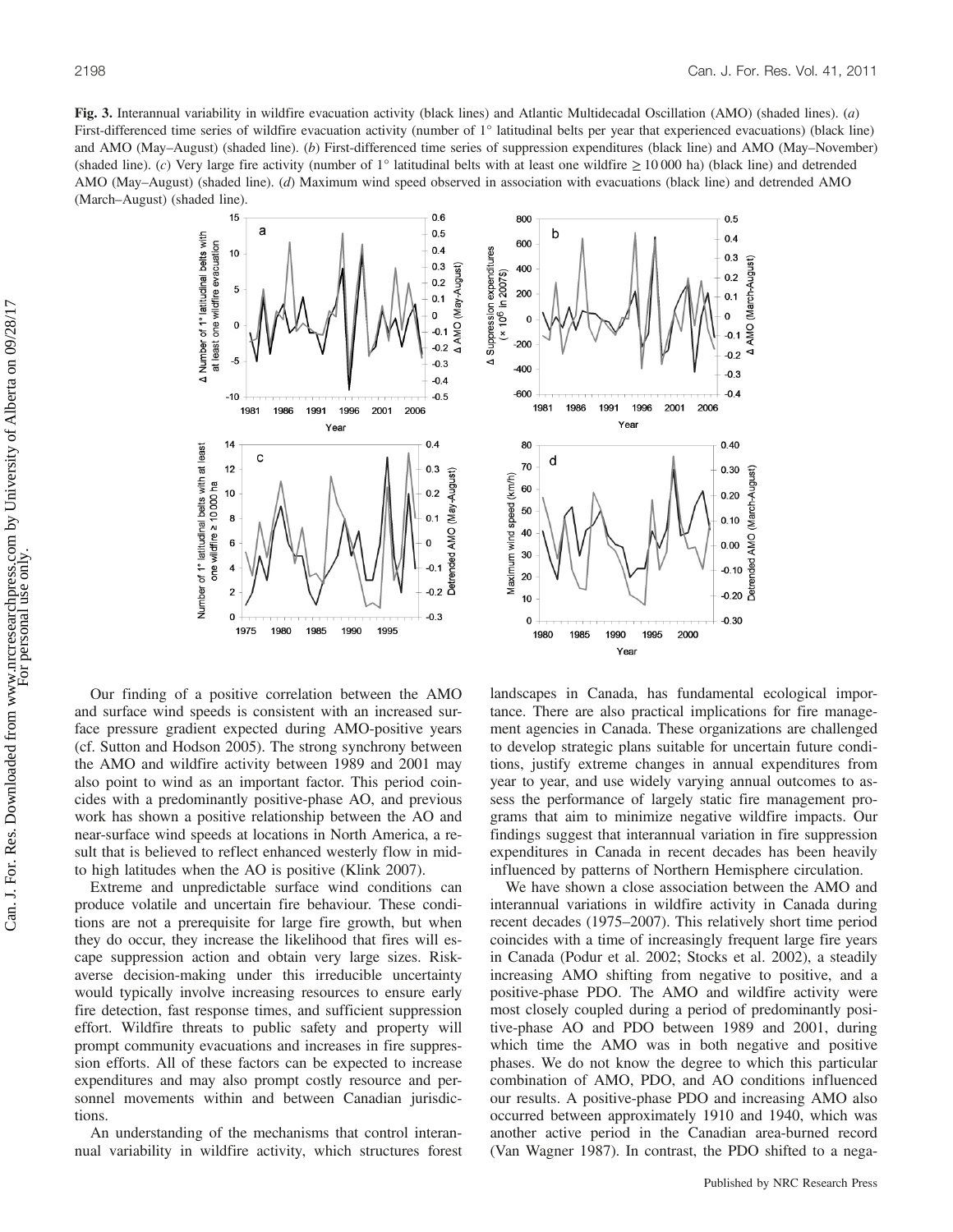

Fig. 4. Wildfire evacuation events (black dots) and corresponding 1° latitudinal belts (shaded) for the years 1989, 1990, and 1998.

tive phase in 2008, and based on previous cycles, the current positive-phase AMO is expected to peak in 2020. Continued study of AMO–wildfire associations throughout future changes in AMO, PDO, and AO phases will be necessary to fully understand the limitations of our results.

We included socioeconomic data types in our analysis. These data types are not commonly considered in assessments of fundamental ecological processes. The AMO was most strongly associated with interannual variations in these unconventional time series of wildfire activity. Despite early applications of socioeconomic data in ecological investigations (e.g., Elton 1924), these data types are generally considered less credible than those collected expressly for ecological research. Our findings underscore the value of including socioeconomic data in studies of ecological processes.

In addition to using unconventional measures of wildfire activity, we also sought to diminish the influence of factors unrelated to broad-scale climate by choosing a spatial scale of investigation defined explicitly for that purpose. The scale of an ecological investigation is typically described in terms of spatial extent and grain and duration or temporal extent (O'Neill et al. 1986; Wiens 1989; Allen and Hoekstra 1992). Grain refers to the size of individual units of observation, and spatial extent is the overall area included in the study. The spatial extent of fire–climate studies can range from small localized study areas (e.g., Le Goff et al. 2007) to large administrative boundaries such as an entire province (e.g., Meyn et al. 2009; Wang et al. 2010). Ecological or climatic boundaries have also been used (e.g., Collins et al. 2006), but given the hemispheric scale of the AMO, we chose to assess national wildfire activity in Canada, which was the largest spatial extent across which consistent wildfire data were available. Our relatively short temporal scale  $(\leq 30 \text{ years})$ was also largely determined by the availability of consistent and reliable wildfire data.

Spatially referenced wildfire data were assessed using a coarse grain that we expected to diminish the influence of factors unrelated to broad-scale climate patterns. We defined the boundaries of our observational units arbitrarily, using latitudinal and longitudinal divisions because we did not consider pre-existing zones such as ecological regions or administrative boundaries relevant to hemispheric-scale processes. Within these units of observation, we quantified wildfire activity on a nominal scale in an effort to further reduce the influence of factors unrelated to climate patterns. We also used an unconventional approach to compile a time series of weather observations that consisted of evacuation-related annual maximum wind speed observed at geographical locations that differed from year to year.

We expected that our data-centred approach would reveal fire–climate relationships without the need for advanced statistical techniques, and this was the case. Spatially referenced wildfire data were most strongly associated with the AMO when the presence or absence of events was summarized across 1° latitudinal belts. This observational unit captured the broad north–south distribution of events, while eliminating the influence of clusters. Although the latitudinal orientation of observational units appeared to contribute to the strength of our results, we would expect other coarse-grained units to have a similar effect on the data. The degree to which the arbitrary boundaries of latitudinal belts or any other observational unit reflects the underlying mechanisms involved merits further investigation.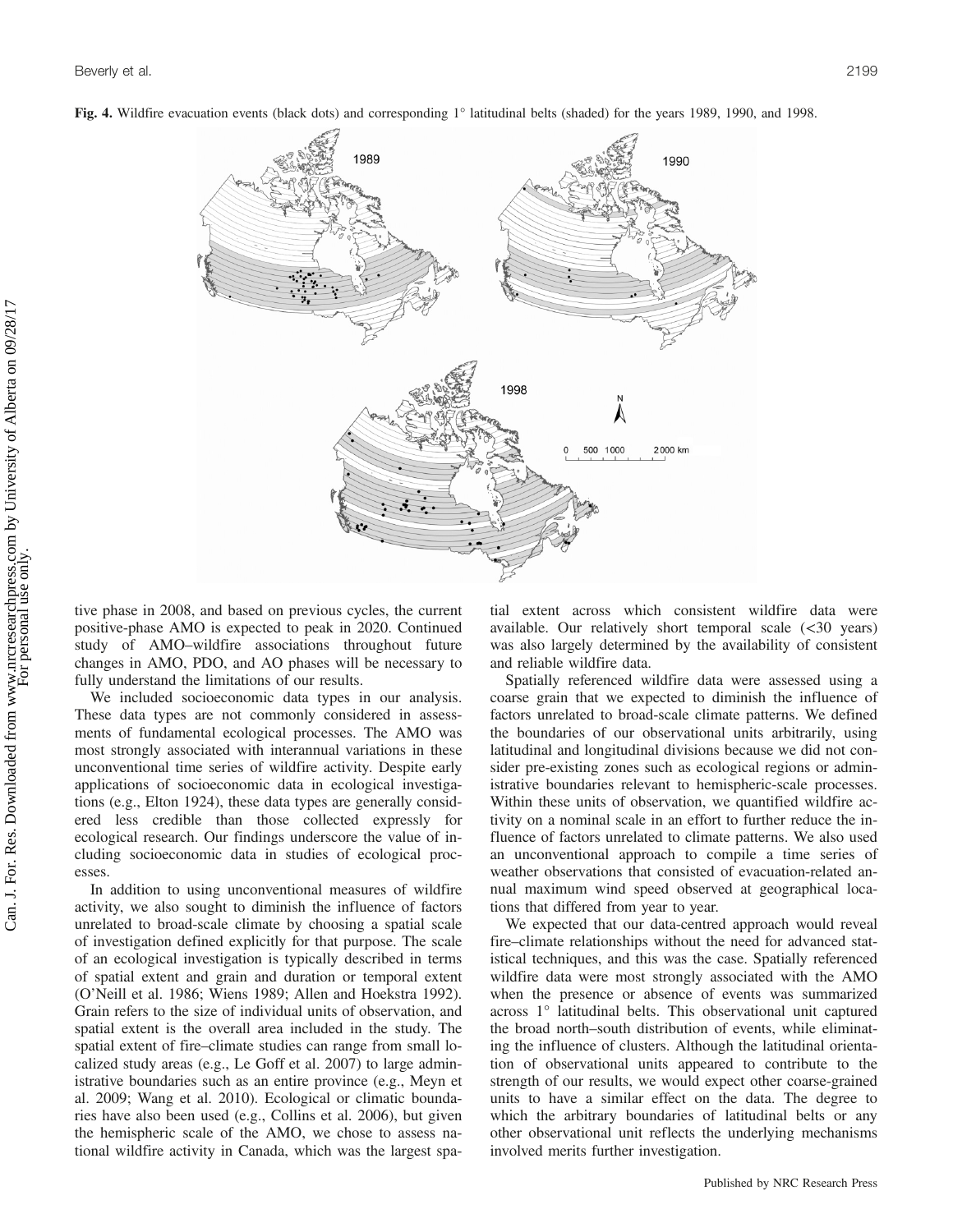Advanced spatiotemporal statistical analysis of the wildfire time series was not the focus of our investigation. The limitations of our rudimentary statistical approach could be explored by applying spatial statistical methods and logistic regression modelling of wildfire and evacuation frequency data. Future work could also include investigating the potential confounding influence of other climate indices such as the PDO and AO.

### Acknowledgements

We thank J.-N. Candau, four anonymous reviewers, the Associate Editor, and the Co-Editor for their helpful comments on an earlier version of the manuscript.

### References

- Allen, T.F.H., and Hoekstra, T.W. 1992. Toward a unified ecology. Columbia University Press, New York.
- Beverly, J.L., and Bothwell, P. 2011. Wildfire evacuations in Canada 1980–2007. Natural Hazards, 59(1): 571–596. doi:10.1007/ s11069-011-9777-9.
- Brockwell, P.J., and Davis, R.A. 2002. Introduction to time series and forecasting. 2nd ed. Springer-Verlag, New York.
- Brown, P.M. 2006. Climate effects on fire regimes and tree recruitment in Black Hill ponderosa pine forests. Ecology, 87(10): 2500–2510. doi:10.1890/0012-9658(2006)87[2500: CEOFRA]2.0.CO;2. PMID:17089659.
- Chatfield, C. 2004. The analysis of time series: an introduction. 6th ed. Chapman and Hall/CRC, Boca Raton, Florida.
- Collins, B.D., Omi, P.N., and Chapman, P.L. 2006. Regional relationships between climate and wildfire-burned area in the Interior West. Can. J. For. Res. 36(3): 699–709. doi:10.1139/x05-264.
- Elton, C.S. 1924. Periodic fluctuations in the numbers of animals: their causes and effects. Br. J. Exp. Biol. 2: 119–163.
- Enfield, D.B., and Mestas-Nuñez, A.M. 1999. Multiscale variabilities in global sea surface temperatures and their relationships with tropospheric climate patterns. J. Clim. 12(9): 2719–2733. doi:10. 1175/1520-0442(1999)012<2719:MVIGSS>2.0.CO;2.
- Enfield, D.B., Mestas-Nuñez, A.M., and Trimble, P.J. 2001. The Atlantic multidecadal oscillation and its relation to rainfall and river flows in the continental US. Geophys. Res. Lett. 28(10): 2077–2080. doi:10.1029/2000GL012745.
- Flannigan, M.D., and Harrington, J.B. 1986. Synoptic weather conditions during the Porter Lake experimental fire project. Climatological Bull. 20: 19–40.
- Girardin, M.P., Tardif, J.C., Flannigan, M.D., and Bergeron, Y. 2006. Synoptic-scale atmospheric circulation and boreal Canada summer drought variability of the past three centuries. J. Clim. 19(10): 1922–1947. doi:10.1175/JCLI3716.1.
- Johnson, E.A., and Wowchuk, D.R. 1993. Wildfires in the southern Canadian Rocky Mountains and their relationship to mid-tropospheric anomalies. Can. J. For. Res. 23(6): 1213–1222. doi:10.1139/x93-153.
- Kerr, R.A. 2000. A North Atlantic climate pacemaker for the centuries. Science (Washington, D.C.), 288(5473): 1984–1985. doi:10.1126/science.288.5473.1984. PMID:17835110.
- Kitzberger, T., Brown, P.M., Heyerdahl, E.K., Swetnam, T.W., and Veblen, T.T. 2007. Contingent Pacific–Atlantic Ocean influence on multicentury wildfire synchrony over western North America. Proc. Natl. Acad. Sci. U.S.A. 104(2): 543–548. doi:10.1073/pnas. 0606078104. PMID:17197425.
- Klink, K. 2007. Atmospheric circulation effects on wind speed variability at turbine height. J. Appl. Meteorol. Climatol. 46(4): 445–456. doi:10.1175/JAM2466.1.
- Le Goff, H., Flannigan, M.D., Bergeron, Y., and Girardin, M.P. 2007.

Historical fire regime shifts related to climate teleconnections in the Waswanipi area, central Quebec, Canada. Int. J. Wildland Fire, 16(5): 607–618. doi:10.1071/WF06151.

- Macias Fauria, M., and Johnson, E.A. 2006. Large-scale climatic patterns control large lightning fire occurrence in Canada and Alaska forest regions. J. Geophys. Res. 111(G4): G04008. doi:10. 1029/2006JG000181.
- Macias Fauria, M., and Johnson, E.A. 2008. Climate and wildfires in the North American boreal forest. Philos. Trans. R. Soc. B Biol. Sci. 363(1501): 2315–2327. doi:10.1098/rstb.2007.2202. PMID: 18006414.
- McCabe, G.J., Palecki, M.A., and Betancourt, J.L. 2004. Pacific and Atlantic Ocean influences on multidecadal drought frequency in the United States. Proc. Natl. Acad. Sci. U.S.A. 101(12): 4136– 4141. doi:10.1073/pnas.0306738101. PMID:15016919.
- Mestas-Nuñez, A.M., and Enfield, D.B. 1999. Rotated global modes of non-ENSO sea surface temperature variability. J. Clim. 12(9): 2734– 2746. doi:10.1175/1520-0442(1999)012<2734:RGMONE>2.0. CO;2.
- Meyn, A., Taylor, S.W., Flannigan, M.D., Thonicke, K., and Cramer, W. 2009. Relationship between fire, climate oscillations, and drought in British Columbia, Canada, 1920–2000. Glob. Change Biol. 16(3): 977–989. doi:10.1111/j.1365-2486.2009.02061.x.
- National Forestry Database. 2009. Table 3.1: Forest fire statistics by province/territory/agency, 1970–2008. [Online.] Available at http://nfdp.ccfm.org/data/compendium/html/comp\_31e.html [accessed 15 October 2011].
- O'Neill, R.V., DeAngelis, D.L., Waide, J.B., and Allen, T.F.H. 1986. A hierarchical concept of ecosystems. In Monographs in population biology. Vol. 23. Princeton University Press, Princeton, New Jersey.
- Podur, J., Martell, D.L., and Knight, K. 2002. Statistical quality control analysis of forest fire activity in Canada. Can. J. For. Res. 32(2): 195–205. doi:10.1139/x01-183.
- Schoennagel, T., Veblen, T.T., Kulakowski, D., and Holz, A. 2007. Multidecadal climate variability and climate interactions affect subalpine fire occurrence, western Colorado (USA). Ecology, 88(11): 2891–2902. doi:10.1890/06-1860.1. PMID:18051658.
- Shabbar, A., and Skinner, W. 2004. Summer drought patterns in Canada and the relationship to global sea surface temperatures. J. Clim. 17(14): 2866–2880. doi:10.1175/1520-0442(2004)017<2866:SDPICA>2.0. CO;2.
- Sibold, J.S., and Veblen, T. 2006. Relationships of subalpjne forest fires in the Colorado Front Range with interannual and multidecadal-scale climatic variation. J. Biogeogr. 33(5): 833–842. doi:10.1111/j.1365-2699.2006.01456.x.
- Skinner, W.R., Stocks, B.J., Martell, D.L., Bonsal, B., and Shabbar, A. 1999. The association between circulation anomalies in the midtroposphere and area burned by wildland fire in Canada. Theor. Appl. Climatol. 63(1–2): 89–105. doi:10.1007/s007040050095.
- Skinner, W.R., Flannigan, M.D., Stocks, B.J., Martell, D.L., Wotton, B.M., Todd, J.B., Mason, J.A., Logan, K.A., and Bosch, E.M. 2002. A 500 hPa synoptic wildland fire climatology for large Canadian forest fires, 1959–1996. Theor. Appl. Climatol. 71(3-4): 157–169. doi:10.1007/s007040200002.
- Skinner, W.R., Shabbar, A., Flannigan, M.D., and Logan, K. 2006. Large forest fires in Canada and the relationship to global sea surface temperature. J. Geophys. Res. 111, article D14106. doi:10. 1029/2005JD006738.
- Stocks, B.J., Mason, J.A., Todd, J.B., Bosch, E.M., Wotton, B.M., Amiro, B.D., Flannigan, M.D., Hirsch, K.G., Logan, K.A., Martell, D.L., and Skinner, W.R. 2002. Large forest fires in Canada, 1959–1997. J. Geophys. Res. 107, article 8149. doi:10. 1029/2001JD000484.